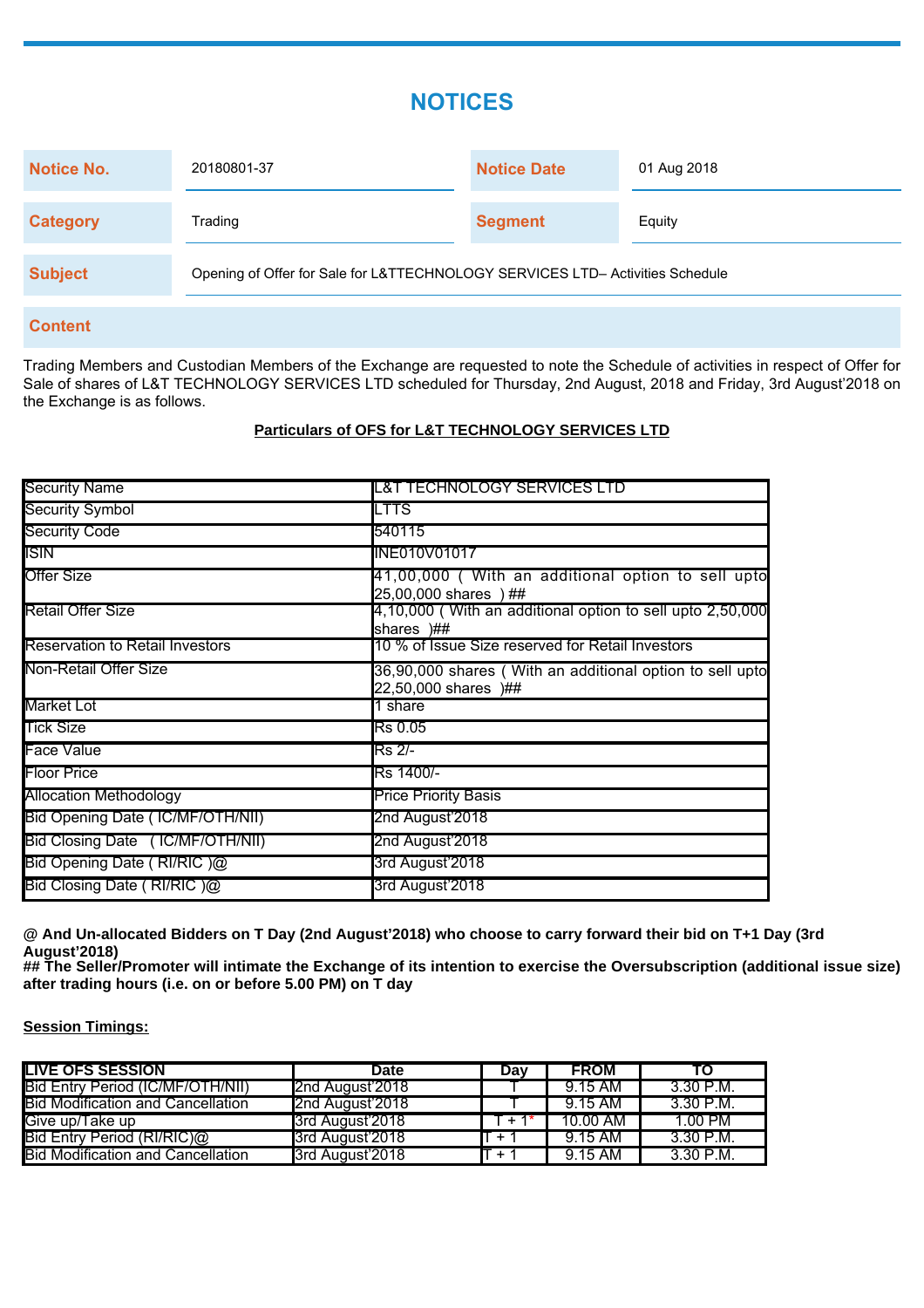| Give<br>ur<br>UD/<br>l ake | .<br>JSĽ<br>ulC.<br>. | .00<br>AM | PM⊺<br>.00 |
|----------------------------|-----------------------|-----------|------------|

#### **\*Only for Institutional Investor bids of 0% Margin bids @ And Un-allocated Bidders on T Day (2nd August'2018) who choose to carry forward their bid on T+1 Day (3rd August'2018)**

## **OFS Module Accessibility**

| Url for accessing iBBS-OFS platform                                              | Internet: https://ibbs.bseindia.com/         |
|----------------------------------------------------------------------------------|----------------------------------------------|
|                                                                                  | Leased Line**: https://ibbsll.bseindia.com/  |
| Url for accessing RTRMS                                                          | Internet : https://rtrms.bseindia.com/       |
|                                                                                  | Leased Line**: https://rtrmsll.bseindia.com/ |
| Url for accessing Extranet for EOD Files Internet : https://member.bseindia.com/ |                                              |
| (for Members & Custodians)                                                       | Leased Line** https://memberll.bseindia.com/ |

\*\* - For details on setting for accessing Leased Line URL Refer Exchange Circular No. -20170503-12

## **Categories for Bidding**

| <b>Investor Type</b>                                                        | <b>Bidding</b><br>Category | <b>Margin Type</b>     | <b>Collateral Type</b><br>for Bidding | <b>Bid Day</b> | <b>Settlement Day</b> |
|-----------------------------------------------------------------------------|----------------------------|------------------------|---------------------------------------|----------------|-----------------------|
| <b>Retail Investor</b><br>IND, HUF, NRI<br>(Bid value up to Rs. 2)<br>Lacs) | RI & RIC                   | Upfront 100%<br>Margin | Cash & Cash<br>Equivalents            | $T + 1$        | $T+3$                 |
| Retail Investors - IND,<br>HUF, NRI<br>(Bid value above Rs. 2               | NII                        | Upfront 100%<br>Margin | Cash                                  |                | $T + 1$               |
| Lacs)                                                                       |                            |                        |                                       | $T + 1$        | $T+2$                 |
| Non Institutional                                                           | <b>NII</b>                 | Upfront 100%           | Cash                                  |                | T + 1                 |
| <b>Ilnvestor</b>                                                            |                            | Margin                 |                                       | $T+1^*$        | $T + 2$               |
| Institutional Investor                                                      | MF, IC, OTHS               | Upfront 100%           | Cash <sup>-</sup>                     |                | T + 1                 |
|                                                                             |                            | Margin                 |                                       | T + 1*         | $T+2$                 |
| Institutional Investor                                                      | MF, IC, OTHS               | 0% Margin              | Cash <sup>-</sup>                     |                | $T+2$                 |
|                                                                             |                            |                        |                                       | $T + 1$        | $T+3$                 |

#Category Description: MF: Mutual Fund, IC: Insurance Company, NII: Non Institutional Investors (Includes, Individual, HUF, TRUST, Body Corporates, PMS), OTHS: Others (Includes FII, FI, Banks), RI: Retail Investors (Includes, Individual, HUF, NRI) RIC: Retail Investors Bidding at Cut off

\* Non-Retail Bids carried forward from T day to T+1 Day.

## **Please Note:**

- 1. Retail Investor shall mean an individual investor who places bids for shares of total value of not more than Rs.2 lakhs
- 2. Retail Investors have an Option to bid in "RI" "RIC" and/or "NII" category. Retail Investors can bid in "RI" and "RIC" Category upto (i.e. less or equal to) Rs 2 lacsRetail Investors can bid in NII category only above Rs. 2 Lacs
- 3. Multiple bidding will be allowed.
- 4. Additionally, Retail Bids bidding in NII category will NOT be allowed below Rs. 2 lacs
- 5. Retail Investors bidding in NII category will not be eligible for discount (if any) offered by Seller(s).
- 6. If the cumulative bid value of a retail investor across Exchanges in "RI" "RIC" and "NII" category exceeds Rs.2 lacs, the bids in the "RI" and "RIC" category shall become ineligible
- If the cumulative bid value of a retail investor in "RI" and "RIC"across Exchanges exceeds Rs. 2 Lacs, all such bids will not be 7. eligible for allocation
- 8. To place Retail Investor bids at Cut Off Price, Users are required to select RIC category
- 9. Cut-off price will be determined based on the bids received on T Day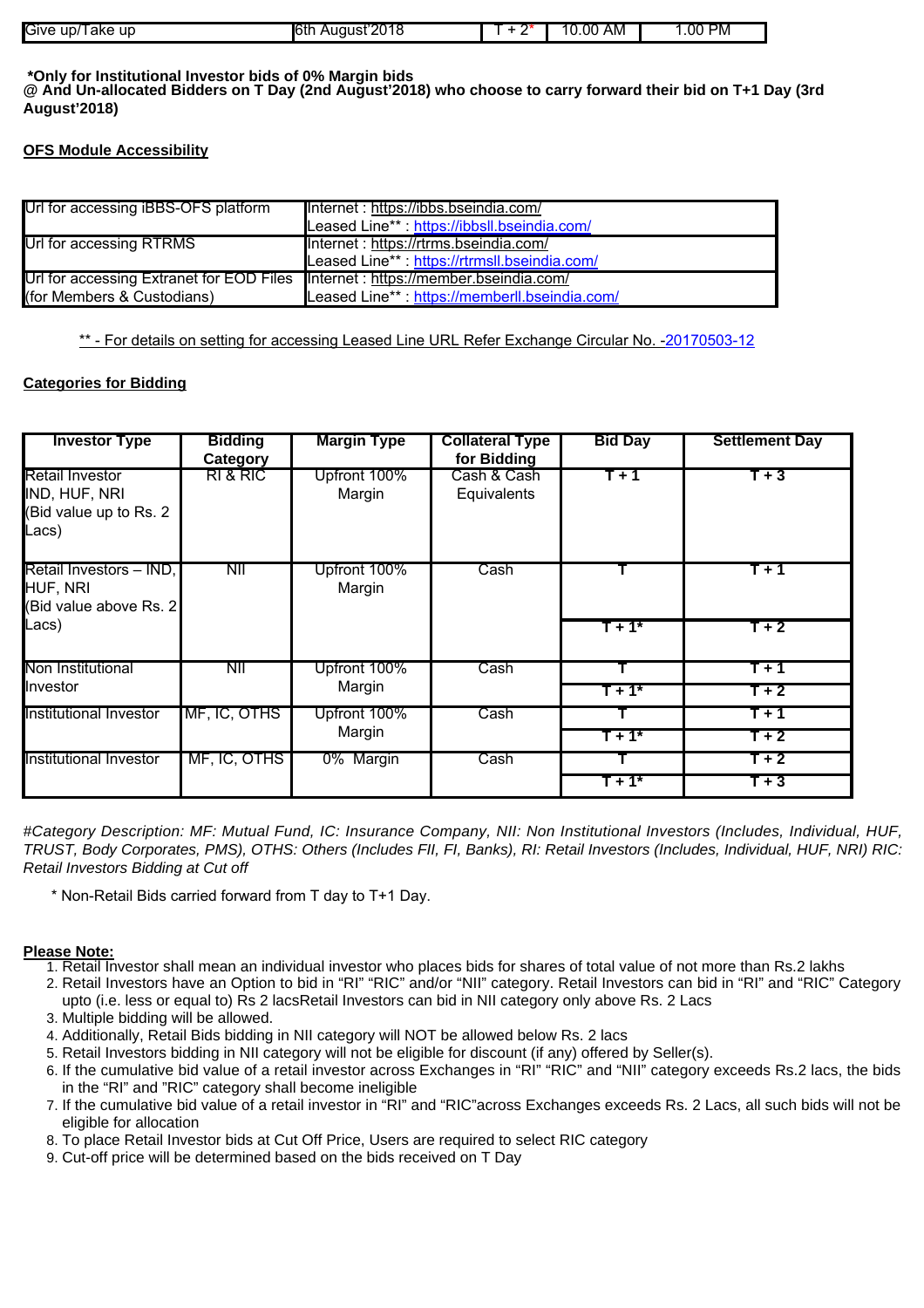- 10. Margin will be blocked on Cut-off price of Non Retail Investors
- 11. There is no change in rule and mechanism for bidding for Other Categories NII, MF, IC, OTHS

12. The un-allocated bids of T day will be available for carry forward in the Un-allocated Bid Book on T+1 day **File Download Details:**

| <b>Files</b>                     | <b>Category</b>        | <b>IDate</b>    | <b>Day</b> | <b>Timings</b>            |
|----------------------------------|------------------------|-----------------|------------|---------------------------|
| Download of Allocation file from | <b>IC, MF.OTH, NII</b> | 2nd August'2018 |            | 6:00 P.M. onwards         |
| <b>liBBS</b> module              |                        |                 |            |                           |
| Download of Trade file and       | <b>IC, MF.OTH, NII</b> | 2nd August'2018 |            | 6:30 P.M. onwards         |
| <b>Ifrom extranet</b>            |                        |                 |            |                           |
| Download of Allocation file from | RI/ RIC and/ or        | 3rd August'2018 | $+1$       | 6:00 P.M. onwards         |
| <b>IBBS</b> module               | Unallocated Bids of T  |                 |            |                           |
|                                  | Dav                    |                 |            |                           |
| Download of Trade file and       | RI/ RIC and/ or        | 3rd August'2018 |            | $T + 1$ 6:30 P.M. onwards |
| <b>Ifrom extranet</b>            | Unallocated Bids of T  |                 |            |                           |
|                                  | Day                    |                 |            |                           |

#### **Settlement Details:**

| T Day's Bidding                                                                                               |                                                                                 |
|---------------------------------------------------------------------------------------------------------------|---------------------------------------------------------------------------------|
| Settlement Type                                                                                               | <b>OFS</b>                                                                      |
| Settlement Number                                                                                             | 1819011                                                                         |
|                                                                                                               | <b>Non Retail</b>                                                               |
| Pay-in of funds (For 100% margin bids). (T+1 Day) 3rd August'2018 By 10.00 A.M.                               |                                                                                 |
|                                                                                                               | Pay-out of Funds / Securities (For 100% (T+1 Day) 3rd August'2018 By 12:30 P.M. |
| margin bids).                                                                                                 |                                                                                 |
| Settlement Type                                                                                               | OFST2                                                                           |
| Pay in funds (For 0% margin bids).                                                                            | $(T+2 \text{ Day})$ 6th August'2018 By 10.00 A.M.                               |
| Pay out of Funds / Securities (For 0% (T+2 Day) 6h August 2018 By 12:30 P.M.                                  |                                                                                 |
| margin bids)                                                                                                  |                                                                                 |
|                                                                                                               |                                                                                 |
|                                                                                                               |                                                                                 |
| T+1 Day's Bidding                                                                                             |                                                                                 |
| Settlement Type                                                                                               | <b>OFS</b>                                                                      |
| Settlement Number                                                                                             | 1819012                                                                         |
|                                                                                                               | Un-allocated carried forward bids of T day and Retail bids.                     |
| Pay-in of funds (For 100% margin bids). (T+2 Day) 6th August 2018 By 10.00 A.M.                               |                                                                                 |
| Pay-out of Funds / Securities (For 100% (T+2 Day) 6th August'2018 By 12:30 P.M.                               |                                                                                 |
| margin bids).                                                                                                 |                                                                                 |
| Settlement Type                                                                                               | OFST2                                                                           |
| Pay in funds (For 0% margin bids and (T+3 Day) 7th August 2018 By 10.00 A.M.                                  |                                                                                 |
| Retail bids).                                                                                                 |                                                                                 |
| Pay out of Funds / Securities (For 0% (T+3 Day) 7th August'2018 By 12:30 P.M.<br>margin bids and retail bids) |                                                                                 |

#### **Further notes:**

- **1. Also refer to the Exchange Notices no. 20160218-33 dated February 18, 2016 for operational instructions for participation in OFS.**
- 2. If no securities are allocated there will be no EOD files generated in extranet.<br>3. Members and Custodians to note that if no securities are allocated then the
- Members and Custodians to note that if no securities are allocated then the cash collateral deposited will be released at EOD on T day.
- **Institutional Investors have an option to pay for 100% upfront margin or 0% Margin (no margin). Whereas, Non** 4. **Institutional Investors have to pay 100% margin only.**
- 5. **In respect of bids in the Retail Category (RI) and Retail Individual Investor (RIC), Clearing Corporation shall collect**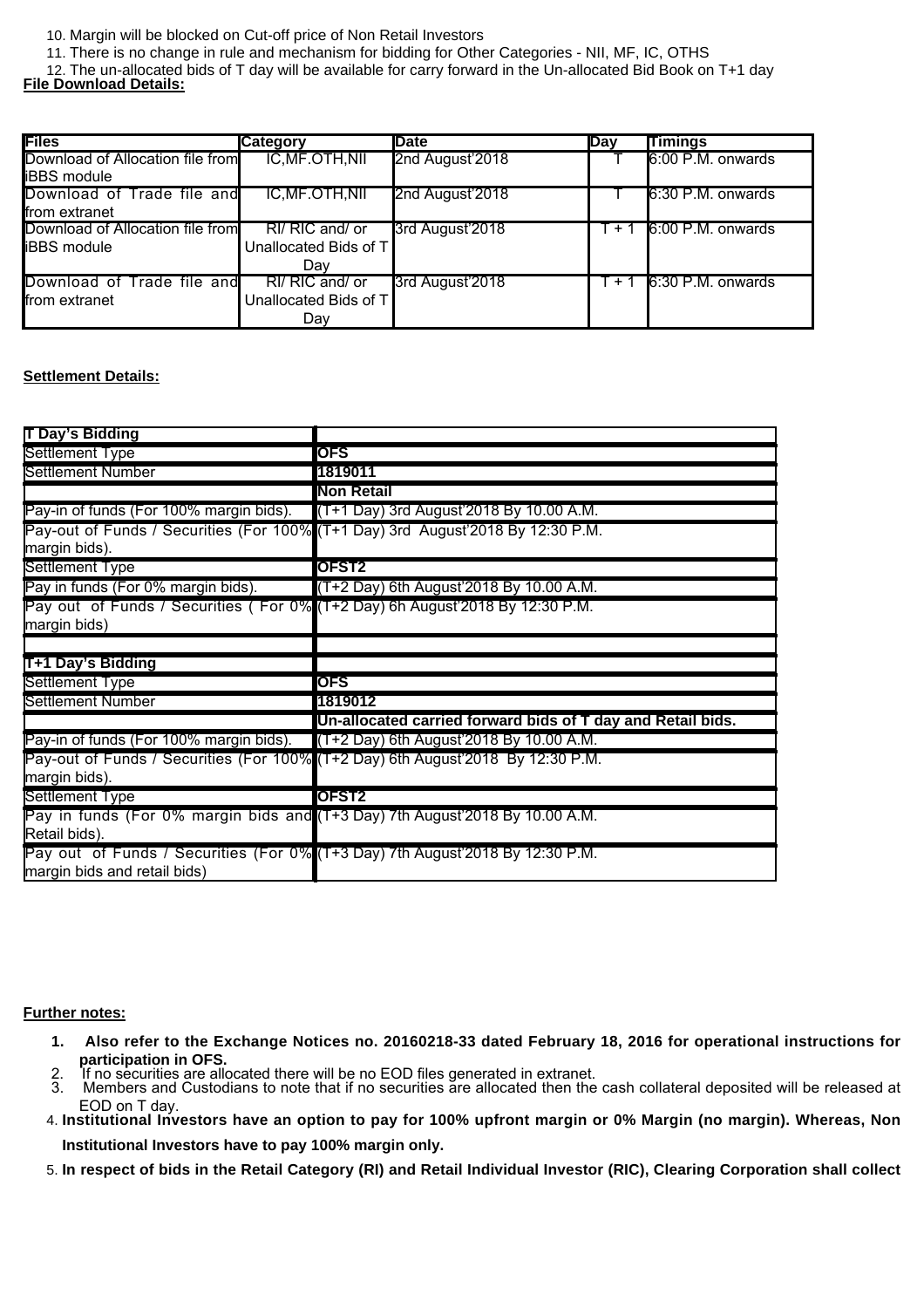## **margin to the extent of 100% of order value in cash or cash equivalents. Pay-in and pay-out for retail bids shall take**

## **place as per normal secondary market transactions.**<br>6. Members will also have a facility for on-line real-tin

Members will also have a facility for on-line real-time give-up of bids to the Custodians for their confirmation. In such cases, on confirmation of 100% margin bids by Custodians, the cash collateral of the Custodians will be directly adjusted upfront on an on-line real-time basis without adjusting the bidding Member's cash collateral. For this purpose, the bid entry screen would enable the Member to give up bids to Custodians at the time of bidding. However, such bids will be treated as incomplete bids and will be given temporary bid ids till confirmation by the Custodians. Once these 100% margin bids are accepted by Custodians via RTRMS, the bids will be treated as confirmed bids. If the 100% margin online given-up bids are either rejected by the Custodians or not confirmed by the Custodians till end of the bid session on T Day & T+1 Day (for the bids of T+1 Day) (by 3:30 PM), then such bids will be treated as cancelled and will accordingly lapse.

7. The following orders shall be **valid** in the OFS window:

- a. Orders with 100% of margin paid upfront by institutional investors and non-institutional investors. Such orders can be modified or cancelled at any time during the trading hours.
- b. Orders without paying upfront margin by institutional investors only. Such orders cannot be modified or cancelled by the investors or stock brokers, except for making upward revision in the price or quantity.

#### **Information on Login Ids and Resetting passwords**

Members and Custodians are requested to use the following contacts for any information on creation of new login ids and resetting of passwords:

| System                           | Point contact             | <b>Contact</b> | <b>IEmail</b>            |
|----------------------------------|---------------------------|----------------|--------------------------|
| <b>IBBS OFS (New Users)</b>      | Trading Operations        | 022-22728005   | user.trdops@bseindia.com |
| <b>iBBS OFS (Reset Password)</b> | <b>Trading Operations</b> | 022-22728215   | user.trdops@bseindia.com |
| <b>RTRMS (New Users)</b>         | <b>BSE RTRMS</b>          | 022-22728080   | rtrms@bseindia.com       |
| <b>RTRMS (Reset Password)</b>    | Trading Operations        | 022-22728215   | user.trdops@bseindia.com |
| Extranet(Reset Password)         | <b>Trading Operations</b> | 022-22728215   | user.trdops@bseindia.com |
| <b>Webx</b>                      | <b>Trading Operations</b> | 022-22728215   | user.trdops@bseindia.com |

**For Further Details on iBBS OFS, Clearing & Settlement and Collateral Management**

| <b>System</b>                | <b>Point contact</b> | <b>Contact</b> | <b>Email</b>                |
|------------------------------|----------------------|----------------|-----------------------------|
| <b>Trading Operations</b>    | Sandeep Pujari       | 022-22728376   | sandeep.pujari@bseindia.com |
| <b>Trading Operations</b>    | Anmol Kumar          | 022-22728039   | anmol.kumar@bseindia.com    |
| <b>Trading Operations</b>    | <b>Bron Dabre</b>    | 022-22728226   | bron.dabre@bseindia.com     |
| <b>Trading Operations</b>    | Hormaz Mobedji       | 022-22728887   | Hormaz.mobedji@bseindia.com |
| <b>Listing Sales</b>         | Amrin Memon          | 022-22728125   | amrin.memon@bseindia.com    |
| <b>Listing Sales</b>         | Prachi Pandya        | 022-22728987   | prachi.pandya@bseindia.com  |
| Settlement                   | Ajay Darji           | 022-22728468   | ajay.darji@icclindia.com    |
| Settlement                   | Nilesh Shah          | 022-22728704   | nilesh.shah@icclindia.com   |
| <b>Collateral Management</b> | <b>Rayan Menezes</b> | 022-22728467   | rayan.menezes@icclindia.com |
| <b>Collateral Management</b> | Gaurav Patel         | 022-22728843   | gaurav.patel@icclindia.com  |

 Sandeep Pujari Bhushan Mokashi Hitesh Shah AGM- Trading Operations

August 1st, 2018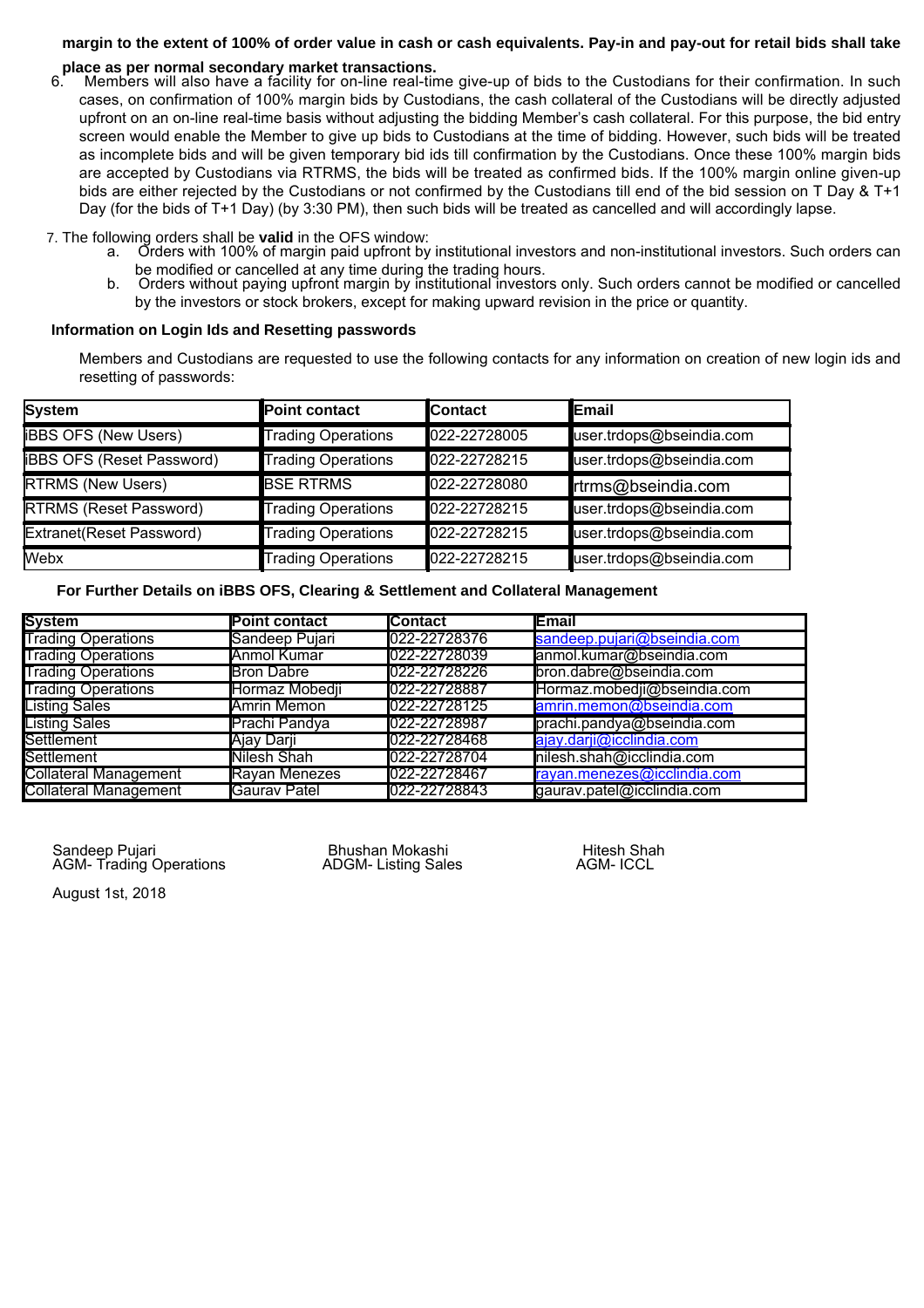

## **NATIONAL SECURITIES CLEARING CORPORATION LIMITED**

## **DEPARTMENT : CAPITAL MARKET SEGMENT**

Download Ref No : NSCCL/CMPT/38488 Date : Aug 01, 2018

Circular Ref. No : 157/2018

All Members/Custodians/PCM,

## **Sub: Settlement Calendar for Offer for Sale of shares of L&T Technology Services Limited**

This has reference to circular no NSE/CMTR/38486 dated August 01, 2018 with respect to 'Proposed Offer for Sale of L&T Technology Services Limited', circular no. NSE/CMPT/22650 dated January 31, 2013 and NSE/CMTR/31777 dated February 19, 2016. Members are requested to note that the Settlement Calendar for the above Offer for Sale of shares is as follows:

| <b>Settlement</b> | Settlement | <b>Series</b>   | <b>Order Date</b>     | <b>Custodial</b>    | <b>Settlement</b> |
|-------------------|------------|-----------------|-----------------------|---------------------|-------------------|
| <b>Type</b>       | No.        | (Category)      |                       | <b>Confirmation</b> | Date              |
|                   |            |                 |                       | <b>Date</b>         |                   |
| $H^*$             | 2018013    | IS (Non Retail) | 02-Aug-2018 (T-day)   | $02$ -Aug-2018      | 03-Aug-2018       |
| $T**$             | 2018013    | IS (Non Retail) | 02-Aug-2018 (T-day)   | 03-Aug-2018         | 06-Aug-2018       |
| $H***$            | 2018014    | RS (Retail)     | 03-Aug-2018 (T+1 day) | <b>NA</b>           | 07-Aug-2018       |
| $H****$           | 2018014    | IS (Non Retail) | 03-Aug-2018 (T+1 day) | 03-Aug-2018         | 06-Aug-2018       |
| $T*****$          | 2018014    | IS (Non Retail) | 03-Aug-2018 (T+1 day) | 06-Aug-2018         | 07-Aug-2018       |

\* Bids with 100% upfront margin - Custodian confirmation shall be subject to sufficiency of margin (i.e. 100% of the order value) in cash at the order level for every buy order and the confirmation for the same will be available upto 3:30 p.m. on T day. Further, the primary clearing banks shall be able to confirm the funds placed by the members / custodians upto 3:30 p.m. on T day.

\*\* Bids without upfront margin - Custodian confirmation shall not be subject to sufficiency of funds and the confirmation for the same will be available upto 1:00 p.m. on 03-Aug-2018.

\*\*\* Retail Category- Members shall ensure sufficiency of margin (i.e. 100% of the order value) in cash or cash equivalent (Fixed Deposit / Bank Guarantee) at the order level for every buy order. The primary clearing banks shall be able to confirm the funds placed by the members upto 3:30 p.m. on T+1 day. Orders in end-of-day reports shall be tagged to settlement type "T" and members will have to provide the securities client direct payout file with settlement type 'T'.

\*\*\*\* Carried Forward General Category Bids - Bids with 100% upfront margin - Custodian confirmation shall be subject to sufficiency of margin (i.e. 100% of the order value) in cash at the order level for every buy order and the confirmation for the same will be available upto 3:30 p.m. on T+1 day. Further, the primary clearing banks shall be able to confirm the funds placed by the members / custodians upto 3:30 p.m. on T+1 day.